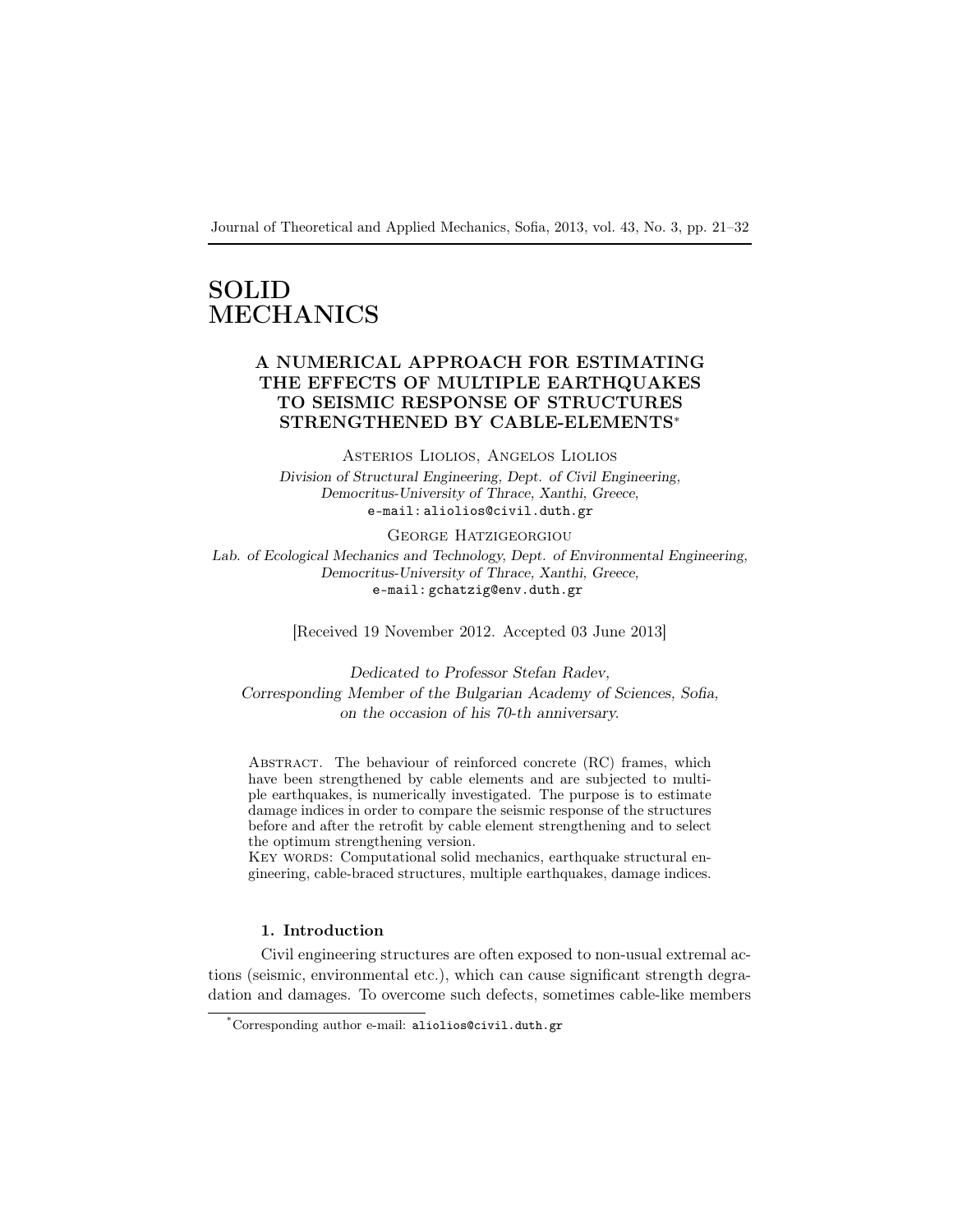### 22 Asterios Liolios, Angelos Liolios, George Hatzigeorgiou

are used as a first strengthening and repairing procedure against earthquake actions [1–4]. These cable-members can undertake tension, but buckle and become slack and structurally ineffective when subjected to a sufficiently large compressive force. Thus, the problem governing conditions take an equality as well as an inequality form and the problem becomes high nonlinear.

For the strict mathematical treatment of the problem, the concept of variational and/or hemivariational inequalities can be used and has been successfully applied [5, 6]. As concerns the numerical treatment, non-convex optimization algorithms are generally required [5–8].

On the other hand, current seismic codes [9–11] suggest the exclusive adoption of the isolated and rare "design earthquake", while the influence of repeated earthquake phenomena is ignored. This is a significant drawback for the realistic design of building structures. Despite the fact that the problem has been qualitatively acknowledged, few studies have been reported in the literature, especially the last years, regarding the multiple earthquake phenomena [12–15].

This study presents a numerical approach for the analysis of reinforced concrete (RC) building frames, which have been strengthened by cable elements and are subjected to multiple earthquakes. The finite element method is used for space discretization in combination with a time discretization scheme. The procedure aims mainly to practical applications and uses the Ruaumoko structural engineering software [16]. The purpose is to compare various cable-bracing strengthening versions, in order the optimum one to be chosen.

#### 2. Method of analysis

#### 2.1. Problem formulation

As usually in structural dynamics [17], a double discretization, in space and time, is used. First, the structural system is discretized in space by using finite elements. Pin-jointed bar elements are used for the cables. The behaviour of these elements includes loosening, elastoplastic or/and elastoplasticsoftening-fracturing and unloading – reloading effects. All these characteristics concerning the cable constitutive law can be expressed mathematically by the relation:

$$
(1) \t s_i(d_i) \in \partial S_i(d_i),
$$

where  $s_i$  and  $d_i$  are the (tensile) force (in [kN]) and the deformation (elongation) (in [m]), respectively, of the i-th cable element,  $\hat{\partial}$  is the generalized gradient and  $S_i$  is the superpotential function, see Panagiotopoulos [5] and Stavroulakis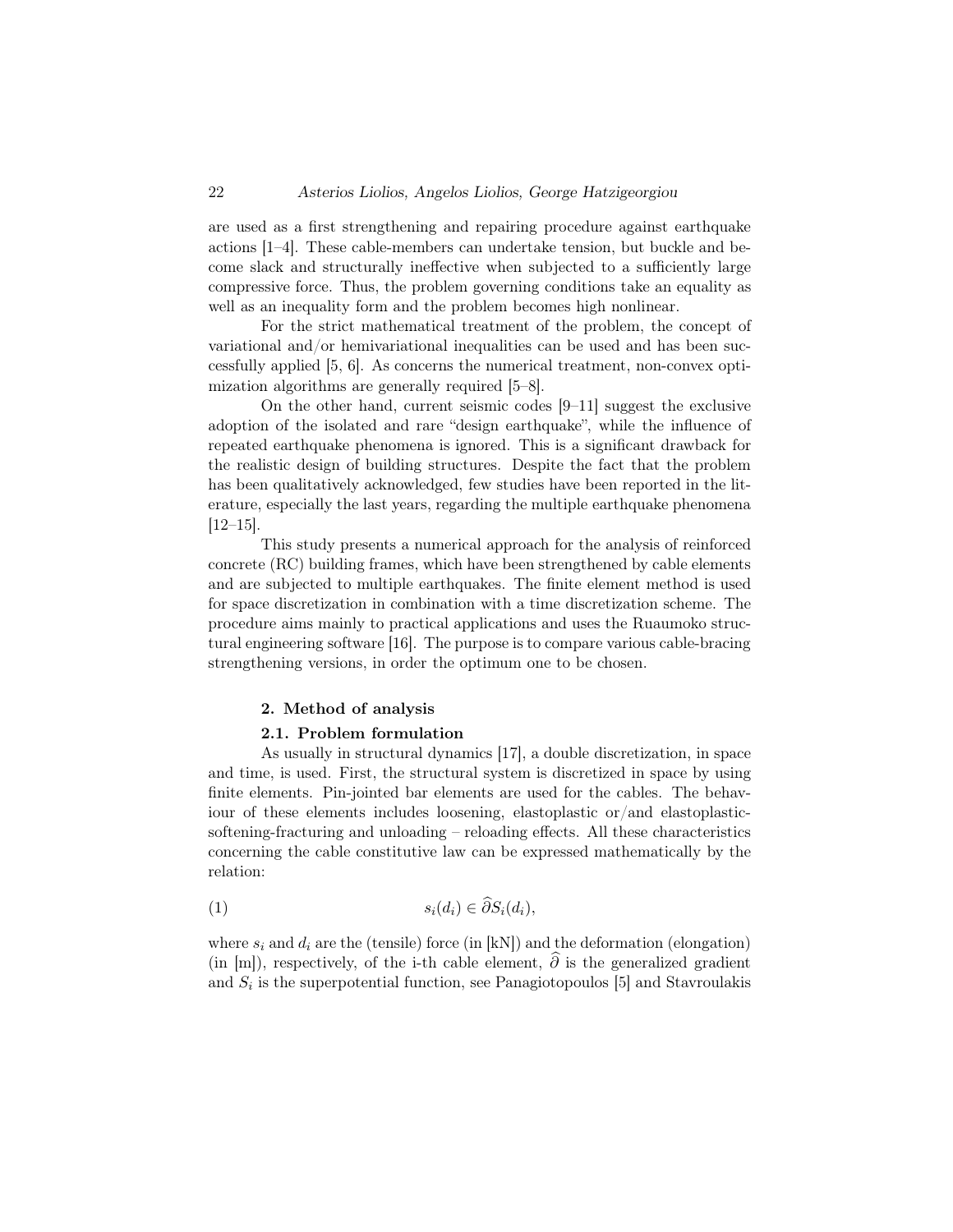A Numerical Approach for Estimating the Effects of Multiple Earthquakes... 23

[6]. By definition, relation (1) is equivalent to the following hemivariational inequality, expressing the Virtual Work Principle:

(2) 
$$
S_i^{\uparrow}(d_i, e_i - d_i) \geq s_i(d_i) \cdot (e_i - d_i),
$$

where  $S_i^{\uparrow}$  $i_i$  denotes the subderivative of  $S_i$  and  $e_i$ ,  $d_i$  are kinematically admissible (virtual) deformations.

Next, dynamic equilibrium for the assembled structural system without cables is expressed by the usual matrix relation:

(3) 
$$
\mathbf{M}\ddot{\mathbf{u}} + \mathbf{C}(\dot{\mathbf{u}}) + \mathbf{K}(\mathbf{u}) = \mathbf{p}.
$$

Here, u and p are the displacement and the load time dependent vectors, respectively. The damping and stiffness terms,  $\mathbf{C}(\mathbf{u})$  and  $\mathbf{K}(\mathbf{u})$ , respectively, concern the general non-linear case. When the linear-elastic case holds, these terms have the usual form C **u** and **Ku**. Dots over symbols denote derivatives with respect to time. When cable-elements are taken into account, equation (3) becomes:

(4) 
$$
\mathbf{M} \ddot{\mathbf{u}} + \mathbf{C}(\dot{\mathbf{u}}) + \mathbf{K}(\mathbf{u}) = \mathbf{p} + \mathbf{A}\mathbf{s}.
$$

Here,  $s$  is the cable stress vector and  $A$  is a transformation matrix. For the case of ground seismic excitation  $x_g$ , the loading history term **p** becomes:

(5) 
$$
\mathbf{p} = -\mathbf{M}\mathbf{r}\ddot{\mathbf{x}}_g,
$$

where **r** is the vector of stereostatic displacements.

The above relations  $(1)$ – $(5)$ , combined with the initial conditions, consist the problem formulation, where, for given **p** and/or  $\ddot{\mathbf{x}}_g$ , the vectors **u** and s have to be computed.

From the strict mathematical point of view, using (1) and (2), we can formulate the problem as a hemivariational inequality one by following [5, 6] and investigate it.

#### 2.2. Problem numerical treatment for multiple earthquakes

In civil engineering practical cases, a numerical treatment of the problem is applied. Such an approach, based on a piecewise linearization of the above constitutive relations as in elastoplasticity [18], is described in [19] for cable-braced RC systems. By using the Newmark time-integration scheme, in each time-step a relevant non-convex linear complementarity problem of the following matrix form is solved:

(6) 
$$
\mathbf{v} \geq \mathbf{0}, \quad \mathbf{A}\mathbf{v} + \mathbf{a} \leq \mathbf{0}, \quad \mathbf{v}^\top .(\mathbf{A}\mathbf{v} + \mathbf{a}) = \mathbf{0}.
$$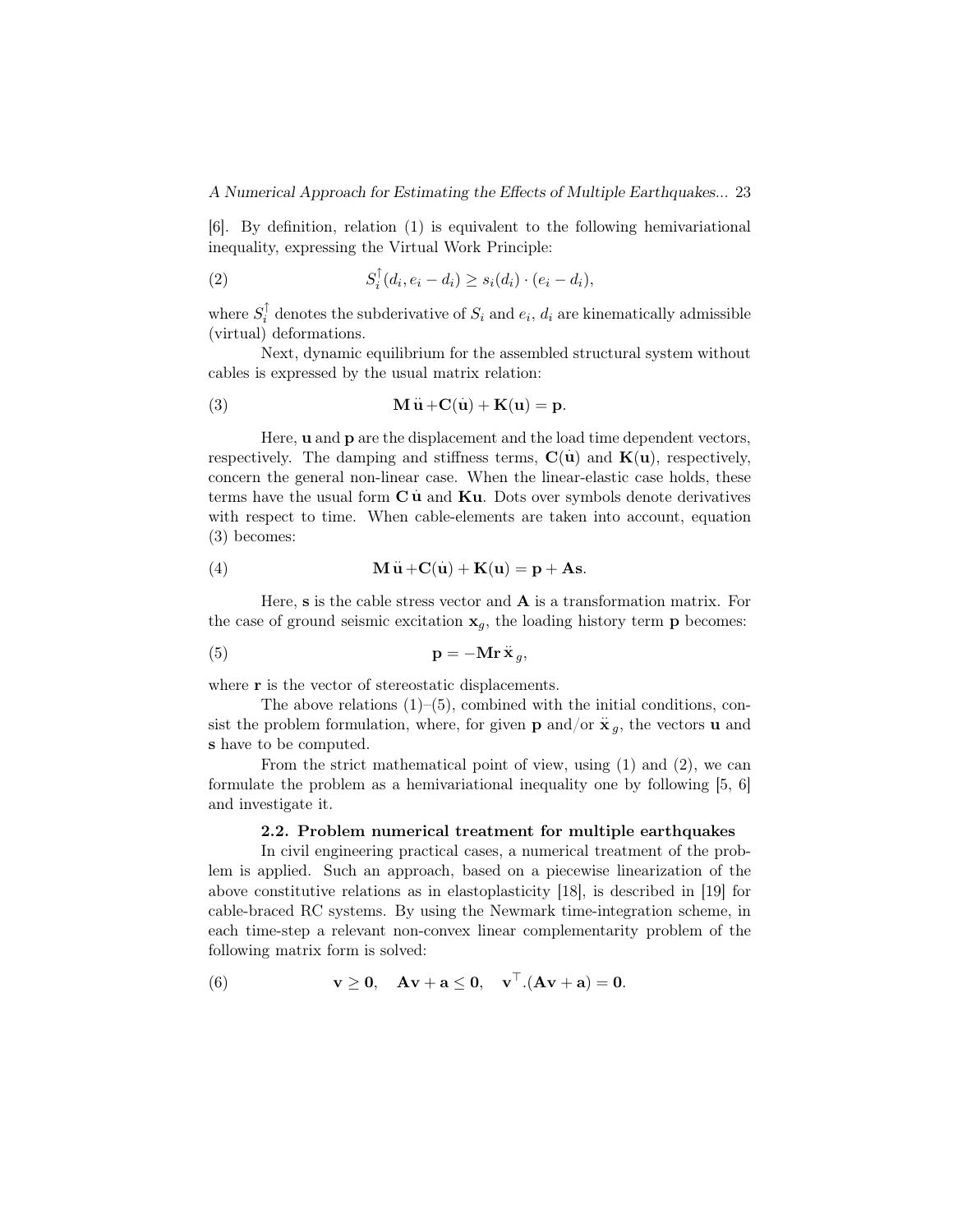So, the nonlinear Response Time-History (RTH) for a given seismic ground excitation can be computed. Similar procedures using optimization methods have been presented in [5, 6, 8].

An alternative approach for treating numerically the problem is the incremental one. On this approach is based the structural analysis software Ruaumoko [16], which uses the finite element method. For the time-discretization, the Newmark scheme is here chosen. Generally, the Ruaumoko software permits an extensive parametric study on the inelastic response of structures.

Especially for the case of multiple earthquakes, Ruaumoko has been applied for reinforced concrete planar frames under real seismic sequences [15, 20–22]. These sequences are recorded by the same station, in the same direction and in a short period of time, up to three days [23]. Comprehensive analysis of the created response databank is employed in order to derive significant conclusions. Ruaumoko provides results which are related to the following critical parameters: local or global structural damage, maximum displacements, interstorey drift ratios, development of plastic hinges and response using the incremental dynamic analysis (IDA) method [24].

#### 2.3. Comparison for the cable-strengthening versions

Among the several response parameters, the focus is on the overall structural damage index (OSDI). This is due to the fact, that this parameter summarises all the existing damages on columns and beams of reinforced concrete frames in a single value, which is useful for comparison reasons [25].

In the OSDI model after Park/Ang [26, 27], the global damage is obtained as a weighted average of the local damage at the section ends of each element or at each cable element. The local damage index is given by the following relation:

(7) 
$$
DI_L = \frac{\mu_m}{\mu_u} + \frac{\beta}{F_y d_u} E_T,
$$

where,  $DI_L$  is the local damage index,  $\mu_m$  the maximum ductility attained during the load history,  $\mu_u$  the ultimate ductility capacity of the section or element,  $\beta$  a strength degrading parameter,  $F_y$  the yield force of the section or element,  $E_T$  the dissipated hysteretic energy.

The Park/Ang global damage index is a weighted average of the local damage indices and the dissipated energy is chosen as the weighting function.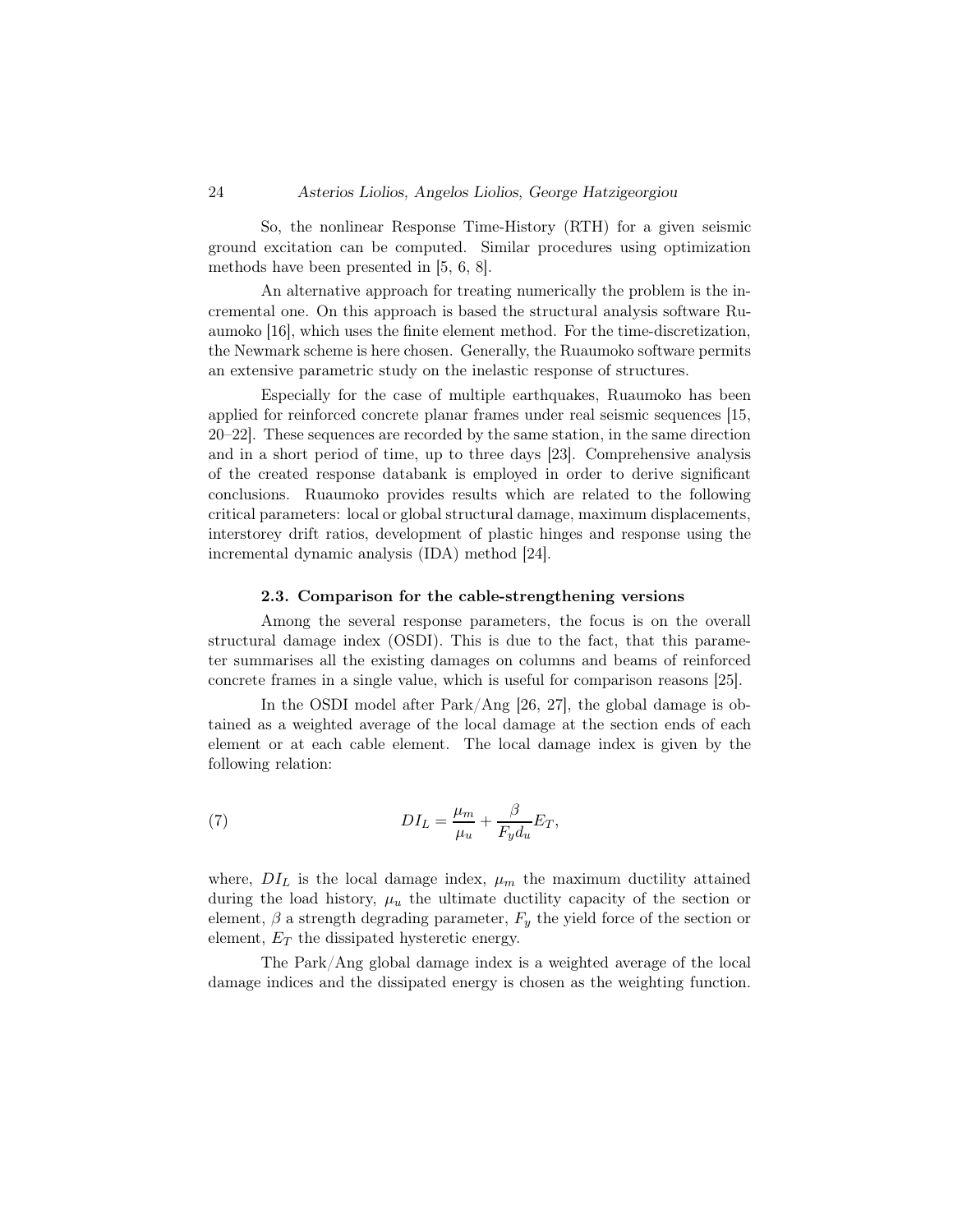#### A Numerical Approach for Estimating the Effects of Multiple Earthquakes... 25

The global damage index is given by the following relation:

(8) 
$$
DI_G = \frac{\sum\limits_{i=1}^{n} DI_L E_i}{\sum\limits_{i=1}^{n} E_i},
$$

where,  $DI_G$  is the global damage index,  $DI_L$  the local damage index after Park/Ang,  $E_i$  the energy dissipated at location i and n the number of locations at which the local damage is computed.

## 3. Numerical example

#### 3.1. Description of the considered RC structure.

The reinforced concrete frame F0 of Fig. 1 is of concrete class C40/45, has dimensions  $L = 7$  m and  $h = 3.5$  m and was designed according to Greek building codes and to current European seismic codes [9–11]. The beams are of rectangular section 30/60 (width/height, in cm) and have a total vertical distributed load 30 KN/m (each beam). The columns have section dimensions, in cm: 40/40.



Fig. 1. The initial RC frame F0 without cable-strengthening

The frame was initially constructed without cable-bracings. Due to various extremal actions (environmental etc.), corrosion and cracking has been taken place, which has caused a strength and stiffness degradation. The so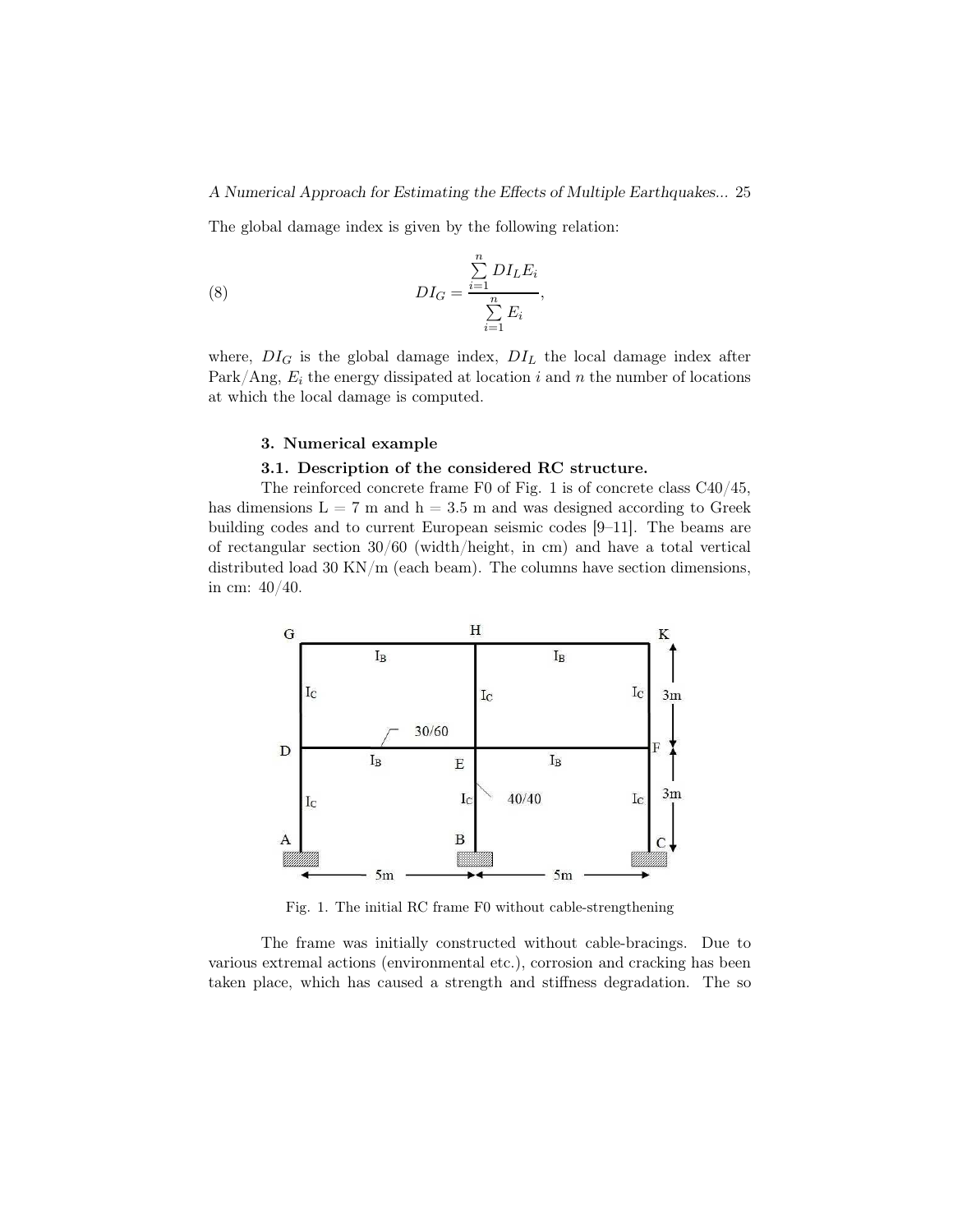

Fig. 2. The RC frame F1 with diagonal cable-strengthening



Fig. 3. The RC frame F2 with X-braces cable-strengthening

resulted reduction for the section inertia moments was estimated [28] to be 10% for the columns and 50% for the beams. Two cable-braces systems, shown in Figs 2 and 3, have been investigated in order the optimal one to be chosen. The first, denoted as F1, has descending diagonal cable-elements. The second, denoted as F2, has X-bracing diagonal cable-elements.

The cable elements have a cross-sectional area  $F_c = 18$  cm<sup>2</sup> and they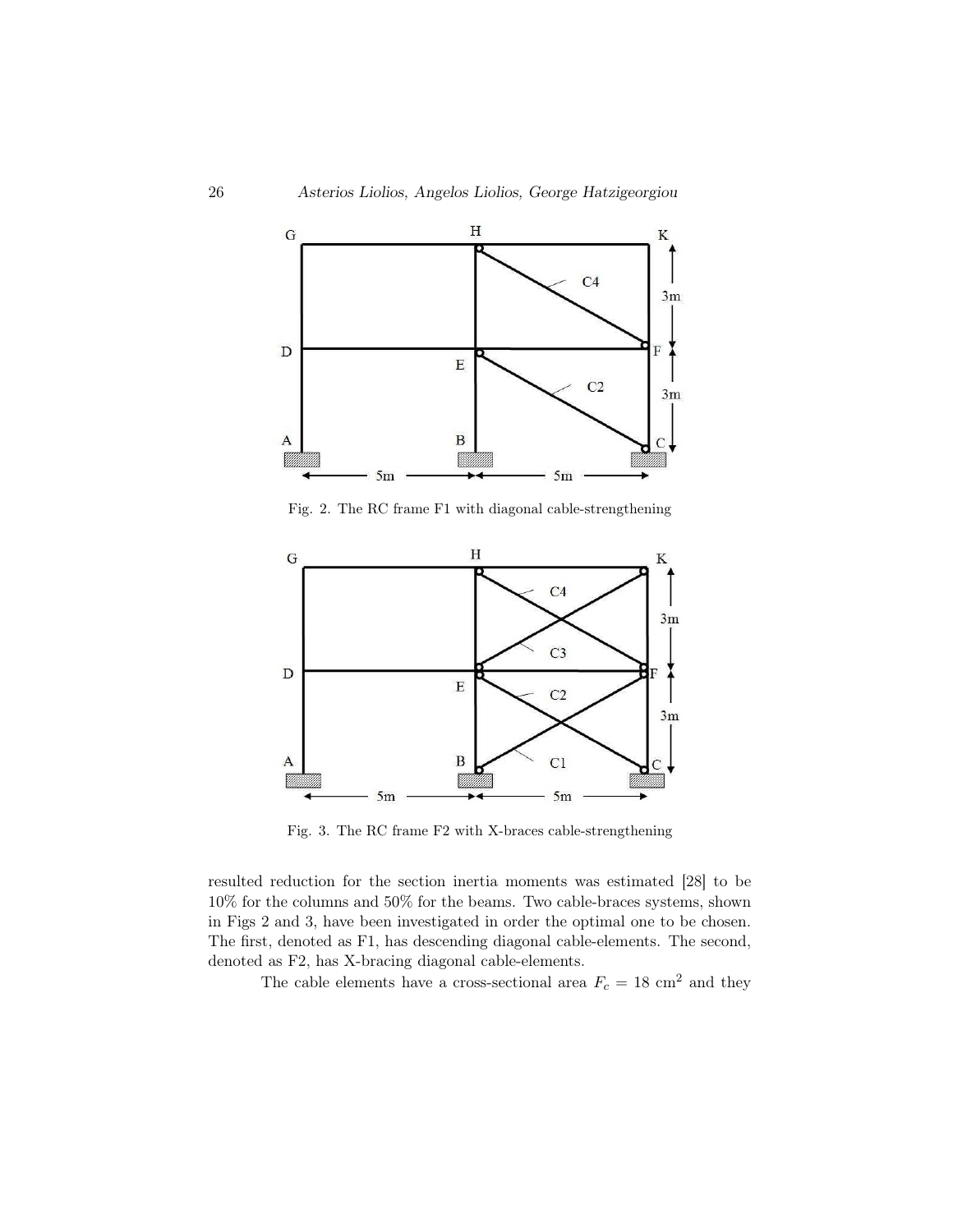are of steel class S220 with yield strain  $\varepsilon_y = 0.2\%$ , fracture strain  $\varepsilon_f = 2\%$ and elasticity modulus  $E_c = 200$  GPa. The cable constitutive law, concerning the unilateral (slackness), hysteretic, fracturing, unloading-reloading etc. behaviour, is depicted in Fig. 4.



Fig. 4. The diagram for the constitutive law of cable-elements

#### 3.2. Multiple earthquakes input

The system is subjected to a multiple ground seismic excitation, received from PEER database [23] and concerning the Coalinga case of next Table 1. The strong ground motion database consists of five real seismic sequences, which have been recorded during a short period of time (up to three days), by the same station, in the same direction, and almost at the same fault distance. These seismic sequences are namely: Mammoth Lakes (May 1980 – 5 events), Chalfant Valley (July 1986 – 2 events), Coalinga (July 1983 – 2 events), Imperial Valley (October 1979 – 2 events) and Whittier Narrows (October 1987 – 2 events) earthquakes. The complete list of these earthquakes, which were downloaded from the strong motion database of the Pacific Earthquake Engineering Research (PEER) Center [23], appears in Table 1.

Every sequential ground motion records becomes a single ground motion record (serial array), where between two consecutive seismic events a time gap is applied, which is equal to 100 sec. This gap is enough to cease the moving of any structure due to damping. Figure 5 shows the time histories of two such simulated seismic sequences. For compatibility reasons with the design process, the seismic sequences are normalized to have  $PGA = 0.2$  g.

## 3.3 Representative results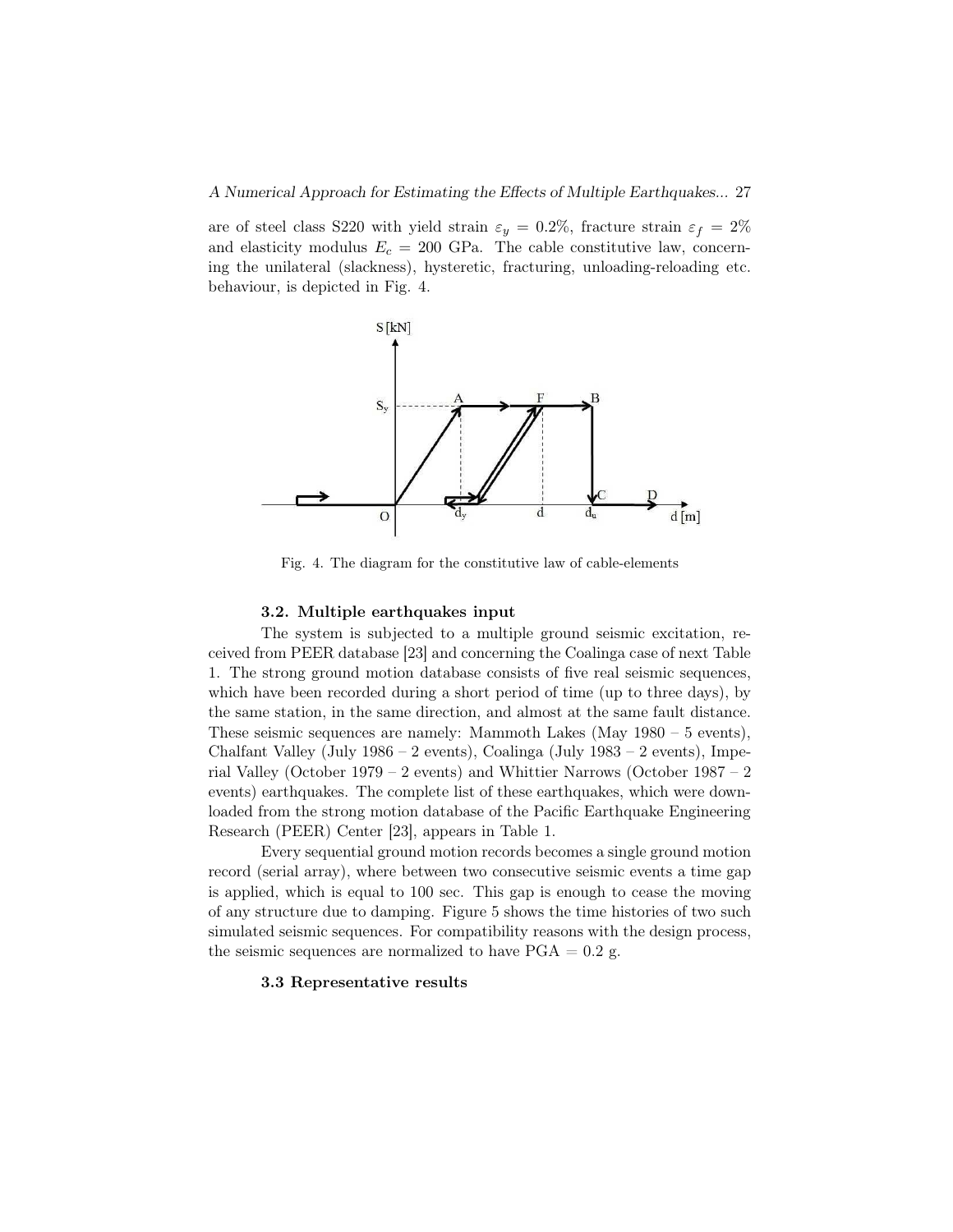

Fig. 5. Ground acceleration records of the simulated seismic sequences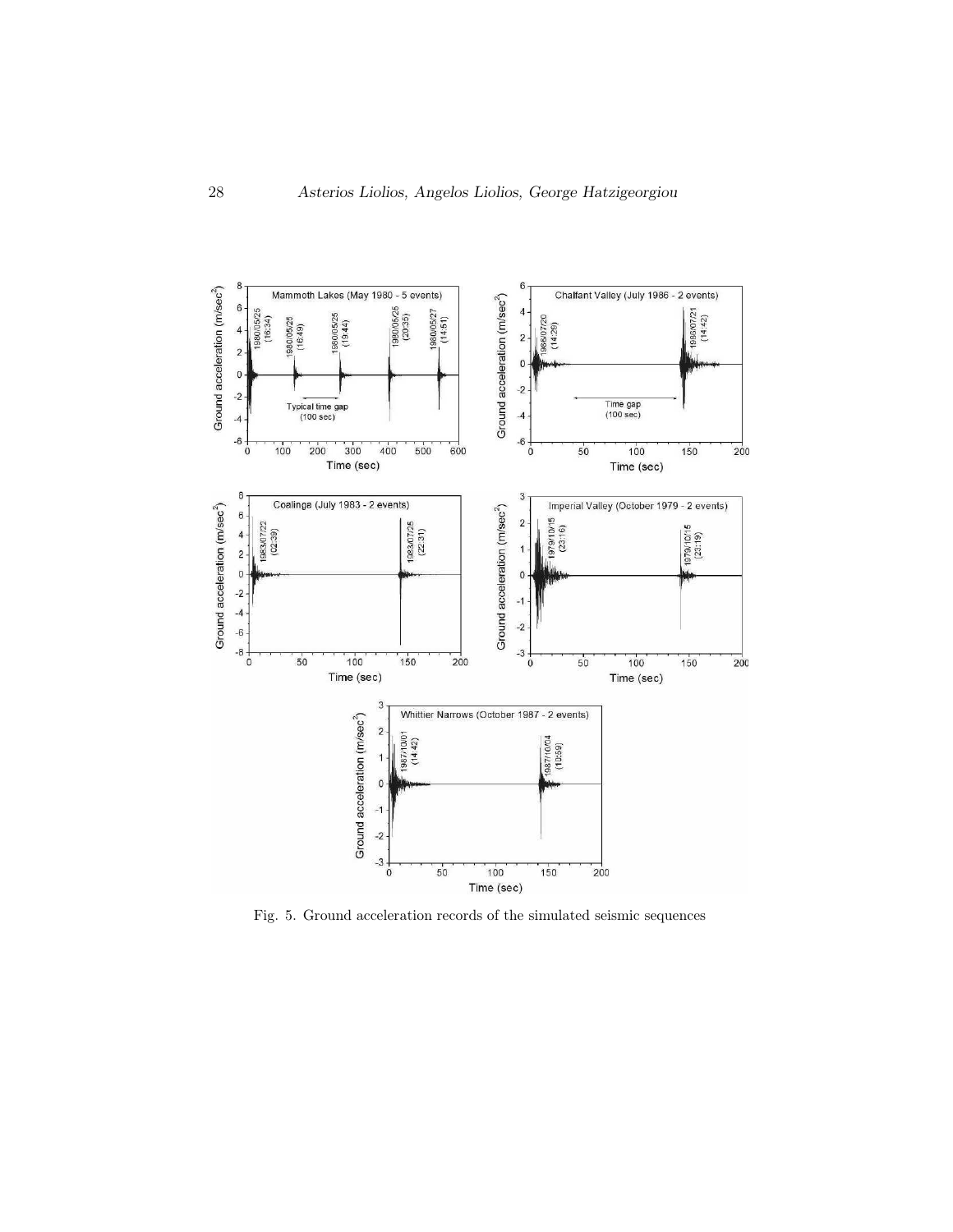A Numerical Approach for Estimating the Effects of Multiple Earthquakes... 29

|                | Seismic                    |                                        |                   |                                 | Magnitude | Recorded | Normalized |
|----------------|----------------------------|----------------------------------------|-------------------|---------------------------------|-----------|----------|------------|
| N <sub>o</sub> | sequence                   | Station                                | Comp              | Date (Time)                     | $M_L$ )   | PGA(g)   | PGA(g)     |
| $\mathbf{1}$   | Mammoth<br>Lakes           | 54099<br>Convict<br>Creek              | $_{\mathrm{N-S}}$ | 1980/05/25<br>(16:34)           | 6.1       | 0.442    | 0.200      |
|                |                            |                                        |                   | 1980/05/25<br>(16:49)           | 6.0       | 0.178    | 0.081      |
|                |                            |                                        |                   | 1980/05/25<br>(19:44)           | 6.1       | 0.208    | 0.094      |
|                |                            |                                        |                   | 1980/05/25<br>(20:35)           | 5.7       | 0.432    | 0.195      |
|                |                            |                                        |                   | 1980/05/27<br>(14:51)           | 6.2       | 0.316    | 0.143      |
| $\overline{2}$ | Chalfant                   | 54428 Zack<br><b>Brothers</b><br>Ranch | $E-W$             | $\frac{1986}{07/20}$<br>(14:29) | 5.9       | 0.285    | 0.128      |
|                | Valley                     |                                        |                   | 1986/07/21<br>(14:42)           | 6.3       | 0.447    | 0.200      |
| 3              | Coalinga                   | 46T04<br><b>CHP</b>                    | $_{\mathrm{N-S}}$ | 1983/07/22<br>(02:39)           | 6.0       | 0.605    | 0.165      |
|                |                            |                                        |                   | 1983/07/25<br>(22:31)           | 5.3       | 0.733    | 0.200      |
| $\overline{4}$ | Imperial<br>Valley         | 5055<br>Holtville<br>P.O.              | <b>HPV</b><br>315 | 1979/10/15<br>(23:16)           | 6.6       | 0.221    | 0.200      |
|                |                            |                                        |                   | 1979/10/15<br>(23:19)           | 5.2       | 0.211    | 0.191      |
| 5              | Whittier<br><b>Narrows</b> | 24401 San<br>Marino                    | $_{\rm NS}$       | 1987/10/01<br>(14:42)           | 5.9       | 0.204    | 0.192      |
|                |                            |                                        |                   | 1987/10/04<br>(10:59)           | 5.3       | 0.212    | 0.200      |

Table 1. Multiple earthquakes data

Representative results of the numerical investigation are presented in next Table 2. In column  $(1)$ , Event  $E_1$  corresponds to Coalinga seismic event of 0.165 normalized PGA of Table 1 and Event  $E_2$  to 0.200 normalized PGA. The sequence of events  $E_1$  and  $E_2$  is denoted as Event  $(E_1 + E_2)$ . In column (2) the Global Damage Indices  $DI_G$  and in column (3) the Local Damage Index  $DI_L$ for the bending moment at the left fixed support A of the frames are given. Finally, in the column (4), the maximum horizontal top displacement  $u_{top}$  is presented.

As the above table values show, multiple earthquakes generally increase, in an accumulative way, the response quantities. This holds especially for the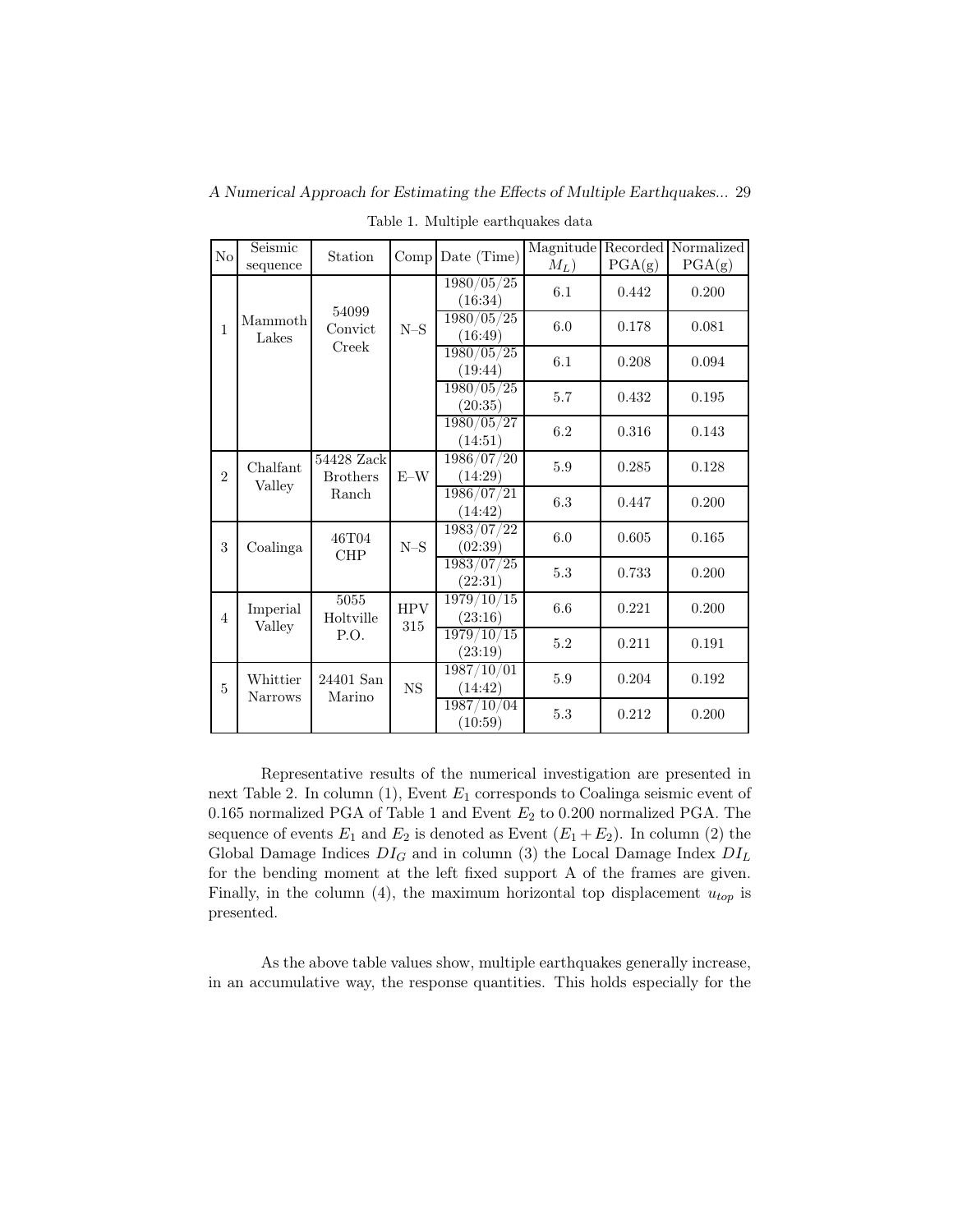| <b>FRAMES</b>  | <b>EVENTS</b>       | $DI_G$            | $DI_L$ | $u_{top}$  cm] |
|----------------|---------------------|-------------------|--------|----------------|
| (0)            | $\left(1\right)$    | $\left( 2\right)$ | (3)    | (4)            |
|                | Event $E_1$         | 0.134             | 0.179  | 2.227          |
| F <sub>0</sub> | Event $E_2$         | 0.301             | 0.474  | 3.398          |
|                | Event $(E_1 + E_2)$ | 0.334             | 0.481  | 3.410          |
|                | Event $E_1$         | 0.133             | 0.185  | 1.715          |
| F1             | Event $E_2$         | 0.256             | 0.354  | 3.149          |
|                | Event $(E_1 + E_2)$ | 0.317             | 0.385  | 3.813          |
|                | Event $E_1$         | 0.068             | 0.007  | 1.126          |
| F <sub>2</sub> | Event $E_2$         | 0.097             | 0.136  | 1.447          |
|                | Event $(E_1 + E_2)$ | 0.108             | 0.154  | 1.471          |

Table 2. Representative response quantities for the frames F0, F1 and F2

damage indices. On the other hand, the strengthening of the frame F0 by Xbracings, i.e. Frame F2, improves the response values and, in comparison to F1, is the optimal one.

## 3. Conclusions

A numerical approach for the inelastic behaviour of planar RC frames, strengthened by cable elements, under sequential strong ground motions has been presented. As the results of a numerical example have shown, multiple earthquakes generally indicate the need for strengthening. Increased displacement demands are required in comparison with single seismic events. Furthermore, the seismic damage for multiple earthquakes is higher than that for single ground motions. These characteristics, computed by the herein approach, are very important and should be taken into account for the seismic design and strengthening of structures.

The presented approach can be also used for a detailed parametric study of the problem in order to obtain the optimum strengthening configuration. So, it seems to be a useful numerical tool for the optimal design of civil engineering structures strengthened by cable-elements against earthquake actions.

## **REFERENCES**

[1] Bertero, V. V., A. S.Whittaker. Seismic Upgrading of Existing Buildings. 5as Jornadas Chilenas de Sismología e Ingeniería Antisísmica, 1 (1989), 27-46.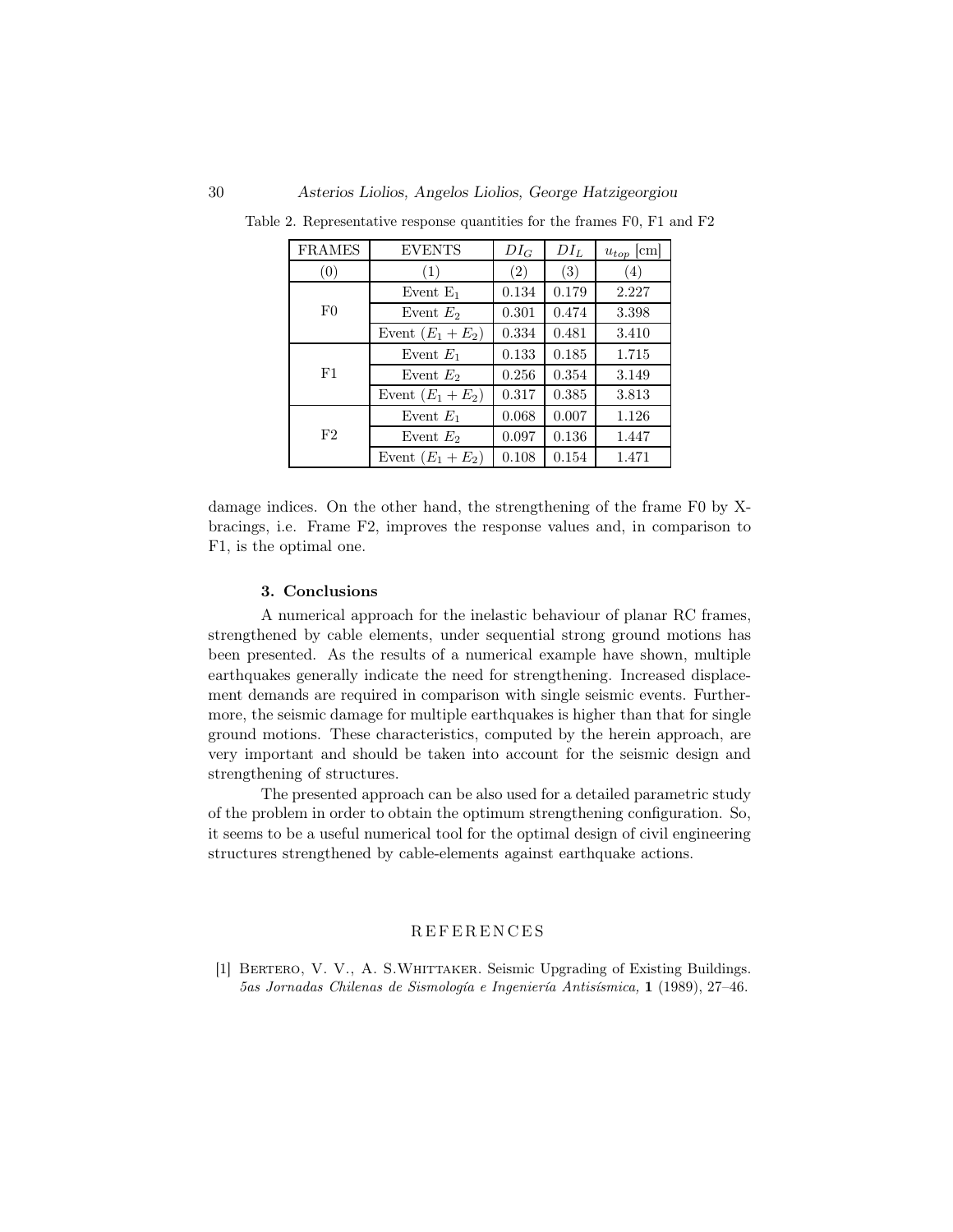- [2] Dritsos, S. E. Repair and Strengthening of Reinforced Concrete Structures. Greece, University of Patras, 2001, (in Greek).
- [3] Stavroulaki, M. E., B. Leftheris, G. E. Stavroulakis. Optimal Prestress Strengthening of a Masonry Lighthouse for Static and Earthquake Loading, in: G. D. Manolis, D. E. Beskos & C. A. Brebbia, (Editors): Earthquake Resistant Engineering Structures, Proceedings of the Int. Conf. ERES '96, Thessaloniki, Computational Mechanics Publications, Wessex Institute of Technology, 1996, 535–544.
- [4] Tegos, I., G. Liakos, S. Tegou, G. Roupakias, K. A. Stilianidis. An Alternative Proposal for the Seismic Strengthening of Existing  $R/C$  Buildings through Tension-ties, in: Technical Chamber of Greece, T.E.E. (editor), 16th Pan-Hellenic Concrete Conference, Cyprus, 2009, CD Proceedings and p.30 of the Abstracts Book.
- [5] Panagiotopoulos, P. D. Hemivariational Inequalities. Applications in Mechanics and Engineering, Berlin, New York, Springer-Verlag, 1993.
- [6] Stavroulakis, G. E. Computational Nonsmooth Mechanics: Variational and Hemivariational Inequalities, Nonlinear Analysis, Theory, Methods and Applications 47/8, 2001, 5113–5124.
- [7] Stavroulaki, M. E., G. E. Stavroulakis, B. Leftheris. Modelling Prestress Restoration of Buildings by General Purpose Structural Analysis Optimization Software. Computers and Structures, 62 (1997), No. 1, 81–92.
- [8] Mistakidis, E. S., G. E. Stavroulakis. Nonconvex Optimization in Mechanics. Smooth and Nonsmooth Algorithmes, Heuristic and Engineering Applications, London, Kluwer, 1998.
- [9] EN 1991-1-1 Eurocode 1: Actions on Structures, Part 1-1: General Actionsdensities, Self-weight, imposed Loads for Buildings, Brussels, European Committee for Standardization, 2002.
- [10] EN 1992-1-1 Eurocode 2: Design of Concrete Structures, Part 1-1: General Rules and Rules for Buildings, Brussels, European Committee for Standardization, 2004.
- [11] EN 1998-1 Eurocode 8: Design of Structures for Earthquake Resistance; Part 1: General Rules, Seismic Actions and Rules for Buildings, Brussels, European Committee for Standardization, 2005.
- [12] Hatzigeorgiou, G. Ductility Demand Spectra for Multiple Near- and Far-fault Earthquakes. Soil Dynamics and Earthquake Engineering, 30 (2010), 170–183.
- [13] Hatzigeorgiou, G. Behaviour Factors for Nonlinear Structures Subjected to Multiple Near-fault Earthquakes. Computers and Structures, 88 (2010), 309–321.
- [14] HATZIGEORGIOU, G., D. BESKOS. Inelastic Displacement Ratios for SDOF Structures Subjected to Repeated Earthquakes. Engineering Structures, 31 (2009), 2744–2755.
- [15] Hatzigeorgiou, G., A. A. Liolios. Nonlinear Behaviour of RC Frames under Repeated Strong Ground Motions. Soil Dynamics and Earthquake Engineering, 30 (2010), 1010–1025.